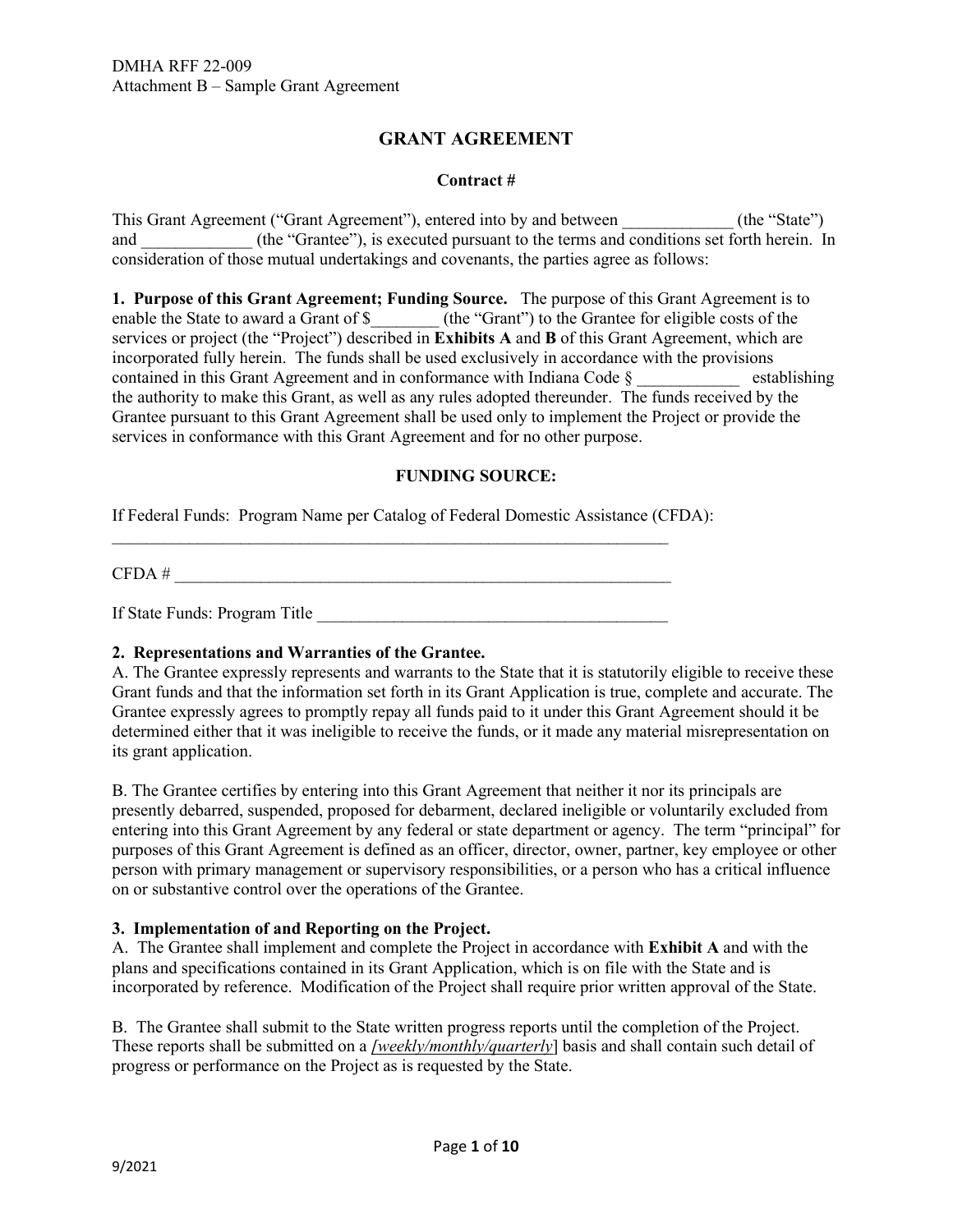permitted by state or federal laws governing this Grant. **4. Term.** This Grant Agreement commences on \_\_\_\_\_\_ and shall remain in effect through \_\_\_\_\_\_\_\_. Unless otherwise provided herein, it may be extended upon the written agreement of the parties and as 4. Term. This Grant Agreement commences on \_\_\_\_\_\_<br>Unless otherwise provided herein, it may be extended upon permitted by state or federal laws governing this Grant.

# **5. Grant Funding.**

Ì spend more than the amount for each line item in the Project Budget without the prior written consent of private share be changed or modified without the prior written consent of the State. A**.** The State shall fund this Grant in the amount of \$\_\_\_\_\_\_\_\_\_. The approved Project Budget is set forth as **Exhibit B** of this Grant Agreement, attached hereto and incorporated herein. The Grantee shall not the State, nor shall the Project costs funded by this Grant Agreement and those funded by any local and/or

 B. The disbursement of Grant funds to the Grantee shall not be made until all documentary materials required by this Grant Agreement have been received and approved by the State and this Grant Agreement has been fully approved by the State.

## **6. Payment of Claims.**

 proper claim setting out the intended purposes of those funds. After such funds have been expended, Grantee shall provide State with a reconciliation of those expenditures. Otherwise, all payments shall be made thirty-five (35) days in arrears in conformance with State fiscal policies and procedures. As required by IC § 4-13-2-14.8, all payments will be by the direct deposit by electronic funds transfer to the financial institution designated by the Grantee in writing unless a specific waiver has been obtained from A. If advance payment of all or a portion of the Grant funds is permitted by statute or regulation, and the State agrees to provide such advance payment, advance payment shall be made only upon submission of a the Indiana Auditor of State.

 B. Requests for payment will be processed only upon presentation of a Claim Voucher in the form detailing disbursements of state, local and/or private funds by project budget line items. designated by the State. Such Claim Vouchers must be submitted with the budget expenditure report

 C. The State may require evidence furnished by the Grantee that substantial progress has been made toward completion of the Project prior to making the first payment under this Grant. All payments are subject to the State's determination that the Grantee's performance to date conforms with the Project as approved, notwithstanding any other provision of this Grant Agreement.

D. Claims shall be submitted to the State within **Lefturn Collection** calendar days following the end of the reserves the right, to NOT pay any claims submitted later than **the calentary** calendar days following the end of time that the final claim is submitted, all such unexpended Grant funds must be returned to the State. [month/quarter] in which work on or for the Project was performed. The State has the discretion, and the month in which the services were provided. All final claims and reports must be submitted to the State within \_\_\_\_\_\_ calendar days after the expiration or termination of this agreement. Payment for claims submitted after that time may, at the discretion of the State, be denied. Claims may be submitted on a [monthly or semi-monthly basis] only. If Grant funds have been advanced and are unexpended at the

 processed for payment. Failure to comply with the provisions of this Grant Agreement may result in the E. Claims must be submitted with accompanying supportive documentation as designated by the State. Claims submitted without supportive documentation will be returned to the Grantee and not denial of a claim for payment.

 Project during the term of this Grant Agreement and for up to ninety (90) days after it expires or is **7. Project Monitoring by the State.** The State may conduct on-site or off-site monitoring reviews of the otherwise terminated. The Grantee shall extend its full cooperation and give full access to the Project site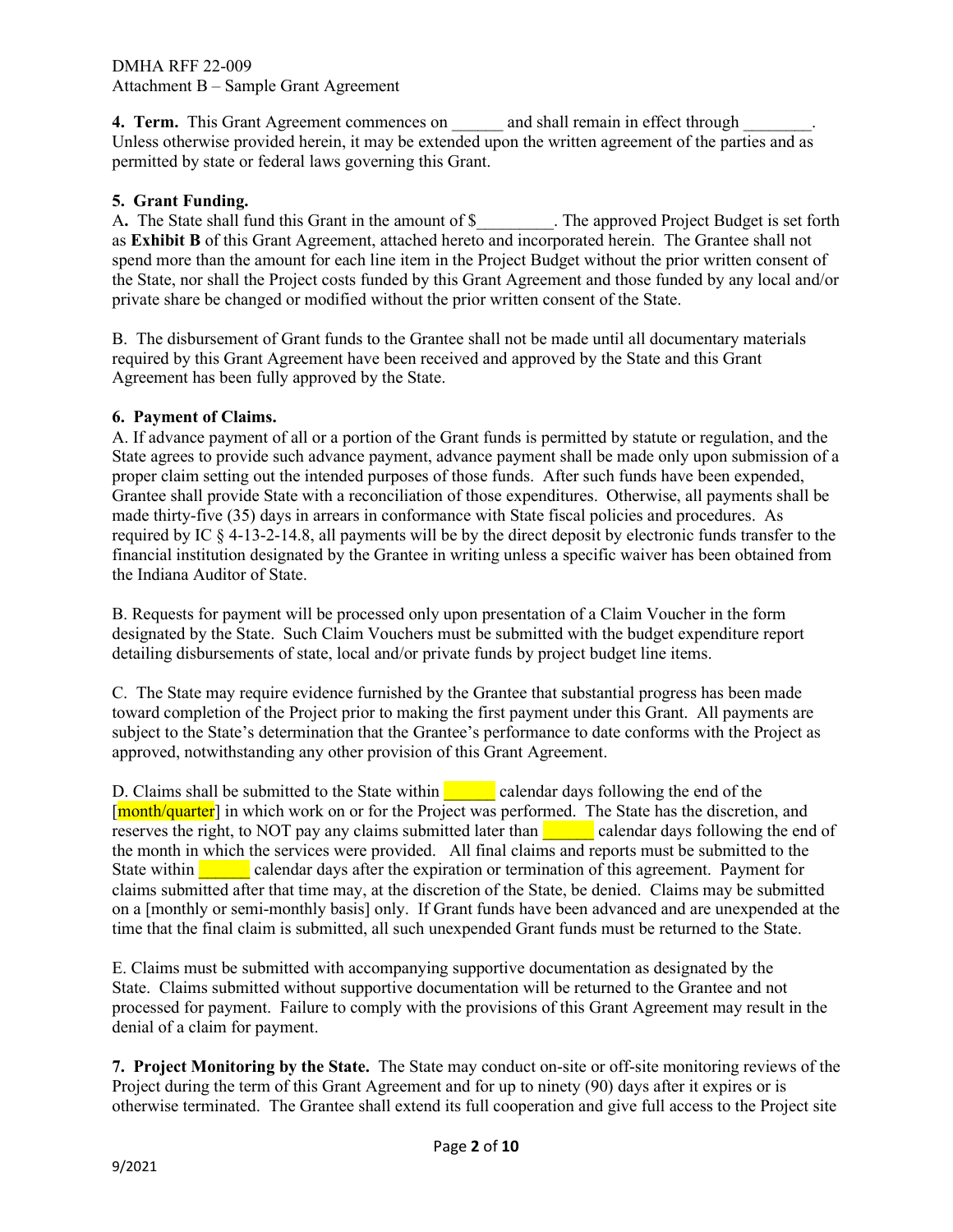and to relevant documentation to the State or its authorized designees for the purpose of determining, among other things:

- A. whether Project activities are consistent with those set forth in **Exhibit A**, the Grant Application, and the terms and conditions of the Grant Agreement;
- B. the actual expenditure of state, local and/or private funds expended to date on the Project is in conformity with the amounts for each Budget line item as set forth in **Exhibit B** and that unpaid costs have been properly accrued;
- performance are in conformance with the requirements set forth in this Grant Agreement and are fully and accurately reflected in Project reports submitted to the State. C. that Grantee is making timely progress with the Project, and that its project management, financial management and control systems, procurement systems and methods, and overall

## **8. Compliance with Audit and Reporting Requirements; Maintenance of Records.**

 A. The Grantee shall submit to an audit of funds paid through this Grant Agreement and shall make all books, accounting records and other documents available at all reasonable times during the term of this Grant Agreement and for a period of three (3) years after final payment for inspection by the State or its authorized designee. Copies shall be furnished to the State at no cost

B. If the Grantee is a "subrecipient" of federal grant funds under 2 C.F.R. 200.330, Grantee shall arrange for a financial and compliance audit that complies with 2 C.F.R. 200.500 *et seq*. if required by applicable provisions of 2 C.F.R. 200 (Uniform Administrative Requirements, Cost Principles, and Audit Requirements).

 C. If the Grantee is a non-governmental unit, the Grantee shall file the Form E-1 annual financial report required by IC § 5-11-1-4. The E-1 entity annual financial report will be used to determine audit requirements applicable to non-governmental units under IC  $\S$  5-11-1-9. Audits required under this section must comply with the State Board of Accounts *Uniform Compliance Guidelines for Examination of Entities Receiving Financial Assistance from Governmental Sources*, [https://www.in.gov/sboa/files/guidelines-examination-entities-receiving-financial-assistance-government](https://www.in.gov/sboa/files/guidelines-examination-entities-receiving-financial-assistance-government-sources.pdf)[sources.pdf.](https://www.in.gov/sboa/files/guidelines-examination-entities-receiving-financial-assistance-government-sources.pdf) Guidelines for filing the annual report are included in **Exhibit C** (Guidelines for Nongovernmental Entities).

## **9. Compliance with Laws.**

 reference. The enactment or modification of any applicable state or federal statute or the promulgation of A. The Grantee shall comply with all applicable federal, state and local laws, rules, regulations and ordinances, and all provisions required thereby to be included herein are hereby incorporated by rules or regulations thereunder after execution of this Grant Agreement shall be reviewed by the State and the Grantee to determine whether the provisions of this Grant Agreement require formal modification.

 B. The Grantee and its agents shall abide by all ethical requirements that apply to persons who have a business relationship with the State as set forth in IC § 4-2-6, *et seq*., IC § 4-2-7, *et seq*. and the regulations promulgated thereunder. **If the Grantee has knowledge, or would have acquired those terms are defined in IC 4-2-6-1, has a financial interest in the Grant, the Grantee shall ensure knowledge with reasonable inquiry, that a state officer, employee, or special state appointee, as compliance with the disclosure requirements in IC § 4-2-6-10.5 prior to the execution of this Grant Agreement.** If the Grantee is not familiar with these ethical requirements, the Grantee should refer any questions to the Indiana State Ethics Commission or visit the Inspector General's website at [http://www.in.gov/i](http://www.in.gov/ig)[g/.](http://www.in.gov/ig/) If the Grantee or its agents violate any applicable ethical standards, the State may,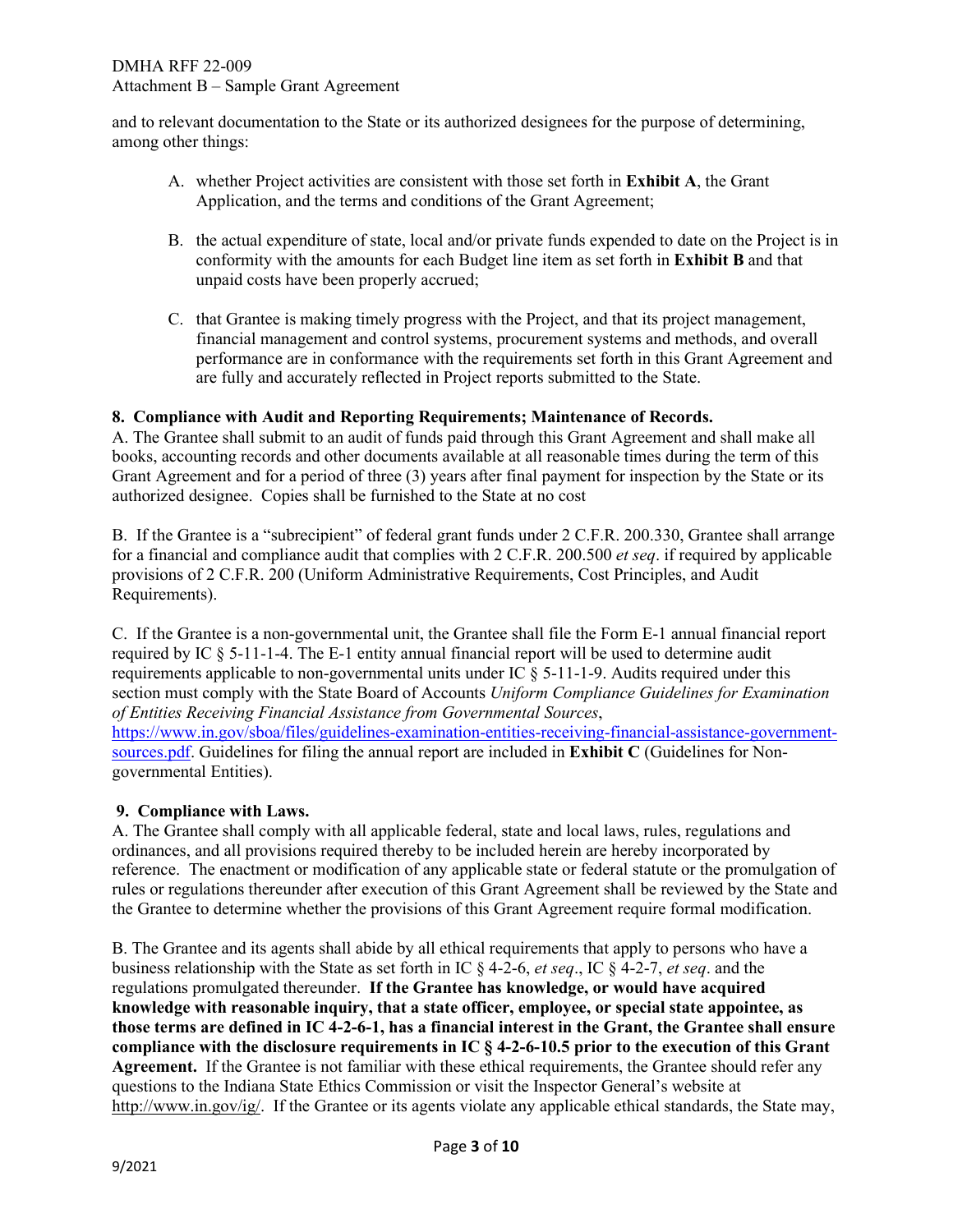in its sole discretion, terminate this Grant immediately upon notice to the Grantee. In addition, the Grantee may be subject to penalties under IC §§ 4-2-6, 4-2-7, 35-44.1-1-4, and under any other applicable laws.

 presently in arrears in payment of taxes, permit fees or other statutory, regulatory or judicially required payments to the State. The Grantee agrees that any payments currently due to the State may be withheld from payments due to the Grantee. Additionally, payments may be withheld, delayed, or denied and/or C. The Grantee certifies by entering into this Grant Agreement that neither it nor its principal(s) is this Grant suspended until the Grantee is current in its payments and has submitted proof of such payment to the State.

 actions initiated by the State, and agrees that it will immediately notify the State of any such actions. a valid dispute exists as to the Grantee's liability or guilt in any action initiated by the State or its request for review to the Indiana Department of Administration (IDOA). A determination by IDOA shall be binding on the parties. Any disbursements that the State may delay, withhold, deny, or apply under D. The Grantee warrants that it has no current, pending or outstanding criminal, civil, or enforcement During the term of such actions, the Grantee agrees that the State may suspend funding for the Project. If agencies, and the State decides to suspend funding to the Grantee, the Grantee may submit, in writing, a this section shall not be subject to penalty or interest.

 work activities for the State. Failure to do so may be deemed a material breach of this Grant Agreement E. The Grantee warrants that the Grantee and any contractors performing work in connection with the Project shall obtain and maintain all required permits, licenses, registrations, and approvals, and shall comply with all health, safety, and environmental statutes, rules, or regulations in the performance of and grounds for immediate termination and denial of grant opportunities with the State.

 F. The Grantee affirms that, if it is an entity described in IC Title 23, it is properly registered and owes no outstanding reports to the Indiana Secretary of State.

G. As required by IC  $\S$  5-22-3-7:

(1) The Grantee and any principals of the Grantee certify that:

(A) the Grantee, except for de minimis and nonsystematic violations, has not violated the terms of:

(i) IC § 24-4.7 [Telephone Solicitation Of Consumers];

(ii) IC § 24-5-12 [Telephone Solicitations]; or

(iii) IC  $\&$  24-5-14 [Regulation of Automatic Dialing Machines];

in the previous three hundred sixty-five  $(365)$  days, even if IC 24-4.7 is preempted by federal law; and

(B) the Grantee will not violate the terms of IC  $\S$  24-4.7 for the duration of this Grant Agreement, even if IC §24-4.7 is preempted by federal law.

(2) The Grantee and any principals of the Grantee certify that an affiliate or principal of the Grantee and any agent acting on behalf of the Grantee or on behalf of an affiliate or principal of the Grantee, except for de minimis and nonsystematic violations,

 five (365) days, even if IC § 24-4.7 is preempted by federal law; and (A) has not violated the terms of IC  $\S$  24-4.7 in the previous three hundred sixty-

(B) will not violate the terms of IC  $\S$  24-4.7 for the duration of this Grant Agreement even if IC § 24-4.7 is preempted by federal law.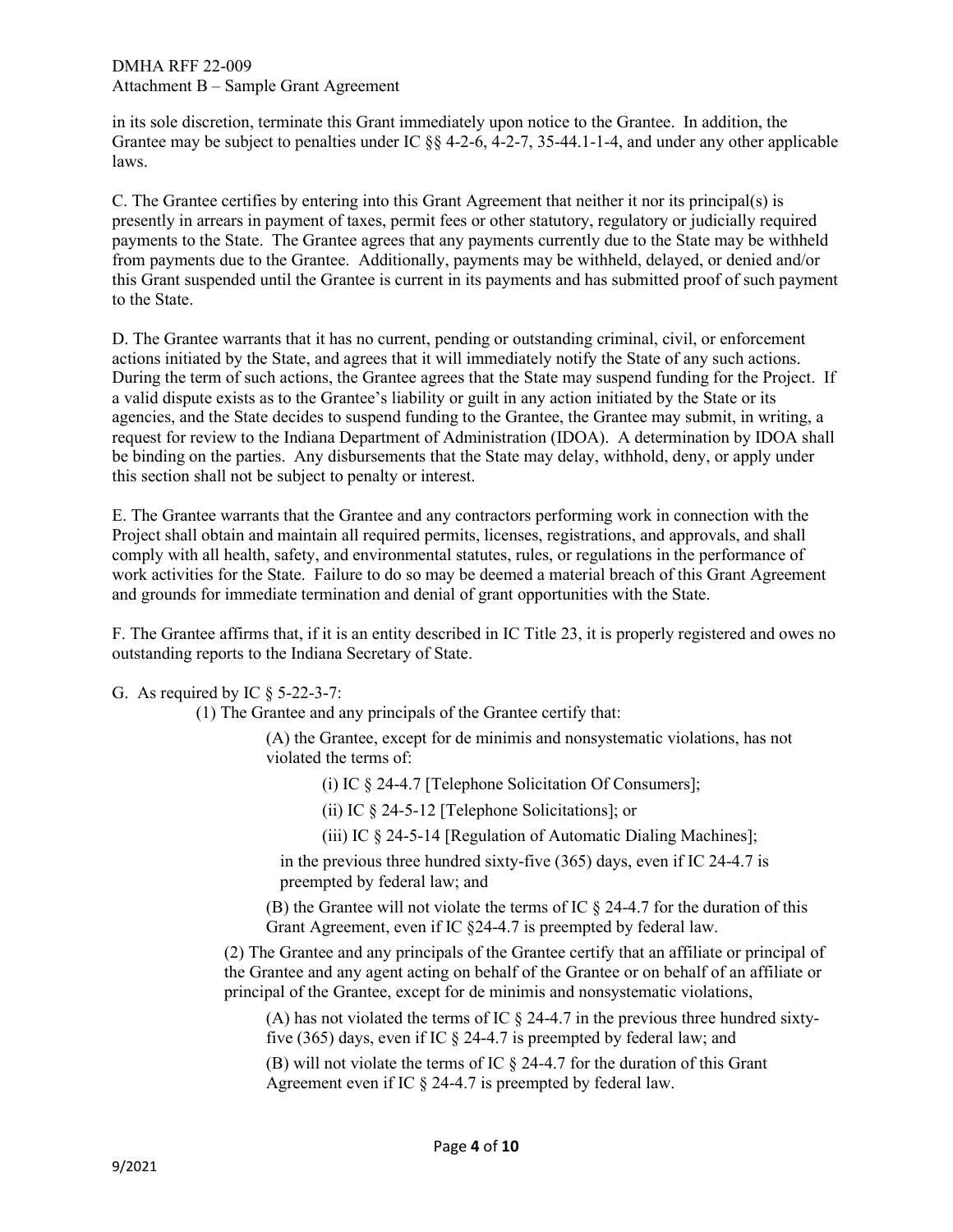#### **10. Debarment and Suspension.**

 A. The Grantee certifies by entering into this Grant Agreement that it is not presently debarred, Grant by any federal agency or by any department, agency or political subdivision of the State. The term critical influence on or substantive control over the operations of the Grantee. suspended, proposed for debarment, declared ineligible or voluntarily excluded from entering into this "principal" for purposes of this Grant Agreement means an officer, director, owner, partner, key employee or other person with primary management or supervisory responsibilities, or a person who has a

 B. The Grantee certifies that it has verified the suspension and debarment status for all subcontractors receiving funds under this Grant Agreement and shall be solely responsible for any recoupments or penalties that might arise from non-compliance. The Grantee shall immediately notify the State if any subcontractor becomes debarred or suspended, and shall, at the State's request, take all steps required by the State to terminate its contractual relationship with the subcontractor for work to be performed under this Grant Agreement.

 issued by the Governor of Indiana, the Grantee hereby covenants and agrees to make a good faith effort to provide and maintain a drug-free workplace. Grantee will give written notice to the State within ten (10) days after receiving actual notice that the Grantee, or an employee of the Grantee in the State of Indiana, violation of the certification may result in sanctions including, but not limited to, suspension of grant payments, termination of the Grant and/or debarment of grant opportunities with the State of Indiana for **11. Drug-Free Workplace Certification.** As required by Executive Order No. 90-5, April 12, 1990, has been convicted of a criminal drug violation occurring in the workplace. False certification or up to three (3) years.

 In addition to the provisions of the above paragraphs, if the total amount set forth in this Grant Agreement is in excess of [\\$25,000.00](https://25,000.00), the Grantee certifies and agrees that it will provide a drug-free workplace by:

- A. Publishing and providing to all of its employees a statement notifying them that the unlawful manufacture, distribution, dispensing, possession or use of a controlled substance is prohibited in the Grantee's workplace and specifying the actions that will be taken against employees for violations of such prohibition; and
- B. Establishing a drug-free awareness program to inform its employees of: (1) the dangers of the penalties that may be imposed upon an employee for drug abuse violations occurring in drug abuse in the workplace; (2) the Grantee's policy of maintaining a drug-free workplace; (3) any available drug counseling, rehabilitation, and employee assistance programs; and (4) the workplace; and
- condition of continued employment the employee will: (1) abide by the terms of the C. Notifying all employees in the statement required by subparagraph (A) above that as a statement; and (2) notify the Grantee of any criminal drug statute conviction for a violation occurring in the workplace no later than five (5) days after such conviction; and
- D. Notifying in writing the State within ten (10) days after receiving notice from an employee under subdivision  $(C)(2)$  above, or otherwise receiving actual notice of such conviction; and
- imposing the following sanctions or remedial measures on any employee who is convicted of drug abuse violations occurring in the workplace: (1) take appropriate personnel action against the employee, up to and including termination; or (2) require such employee to E. Within thirty (30) days after receiving notice under subdivision  $(C)(2)$  above of a conviction, satisfactorily participate in a drug abuse assistance or rehabilitation program approved for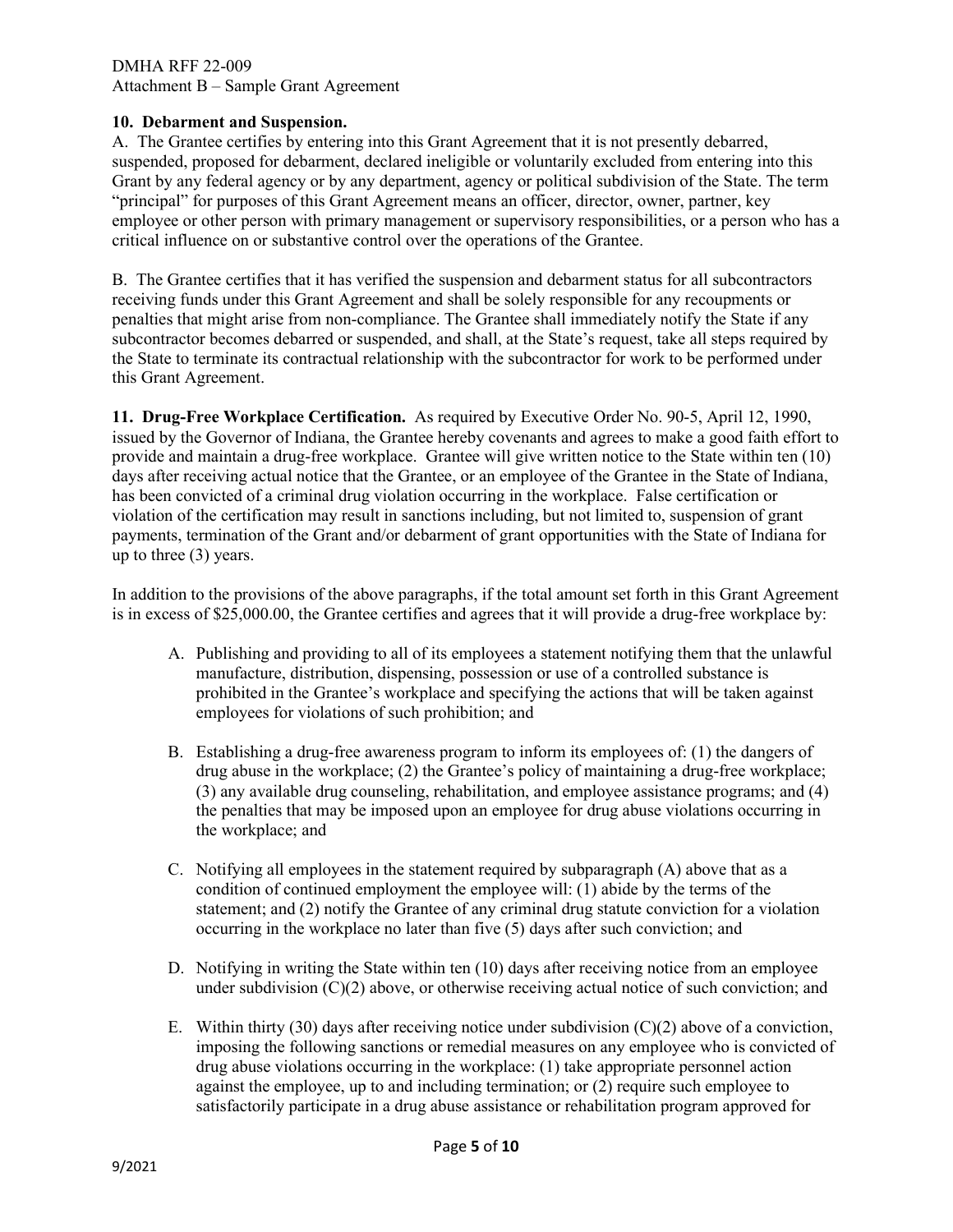such purposes by a federal, state or local health, law enforcement, or other appropriate agency; and

F. Making a good faith effort to maintain a drug-free workplace through the implementation of subparagraphs (A) through (E) above.

 affirms under the penalties of perjury that: **12. Employment Eligibility Verification.** As required by IC § 22-5-1.7, the Grantee hereby swears or

- A. The Grantee has enrolled and is participating in the E-Verify program;
- B. The Grantee has provided documentation to the State that it has enrolled and is participating in the E-Verify program;
- C. The Grantee does not knowingly employ an unauthorized alien.
- D. The Grantee shall require its contractors who perform work under this Grant Agreement to certify to Grantee that the contractor does not knowingly employ or contract with an unauthorized alien and that the contractor has enrolled and is participating in the E-Verify program. The Grantee shall maintain this certification throughout the duration of the term of a contract with a contractor.

 The State may terminate for default if the Grantee fails to cure a breach of this provision no later than thirty (30) days after being notified by the State.

 when the Director of the State Budget Agency makes a written determination that funds are not shall be canceled. A determination by the Director of the State Budget Agency that funds are not **13. Funding Cancellation.** As required by Financial Management Circular 2007-1 and IC § 5-22-17-5, appropriated or otherwise available to support continuation of performance of this Grant Agreement, it appropriated or otherwise available to support continuation of performance shall be final and conclusive.

 **14. Governing Law**. This Grant Agreement shall be governed, construed, and enforced in accordance with the laws of the State of Indiana, without regard to its conflict of laws rules. Suit, if any, must be brought in the State of Indiana.

 **15. Information Technology Accessibility Standards.** Any information technology related products or services purchased, used or maintained through this Grant must be compatible with the principles and Architectural and Transportation Barriers Compliance Board under Section 508 of the federal goals contained in the Electronic and Information Technology Accessibility Standards adopted by the Rehabilitation Act of 1973 (29 U.S.C. §794d), as amended.

 **16. Insurance.** The Grantee shall maintain insurance with coverages and in such amount as may be required by the State or as provided in its Grant Application.

 keeping with the purposes of the federal Civil Rights Act of 1964, the Age Discrimination in Employment Act, and the Americans with Disabilities Act, the Grantee covenants that it shall not discriminate against conditions or privileges of employment or any matter directly or indirectly related to employment, status as a veteran, or any other characteristic protected by federal, state, or local law ("Protected **17. Nondiscrimination.** Pursuant to the Indiana Civil Rights Law, specifically IC § 22-9-1-10, and in any employee or applicant for employment relating to this Grant with respect to the hire, tenure, terms, because of the employee or applicant's: race, color, national origin, religion, sex, age, disability, ancestry,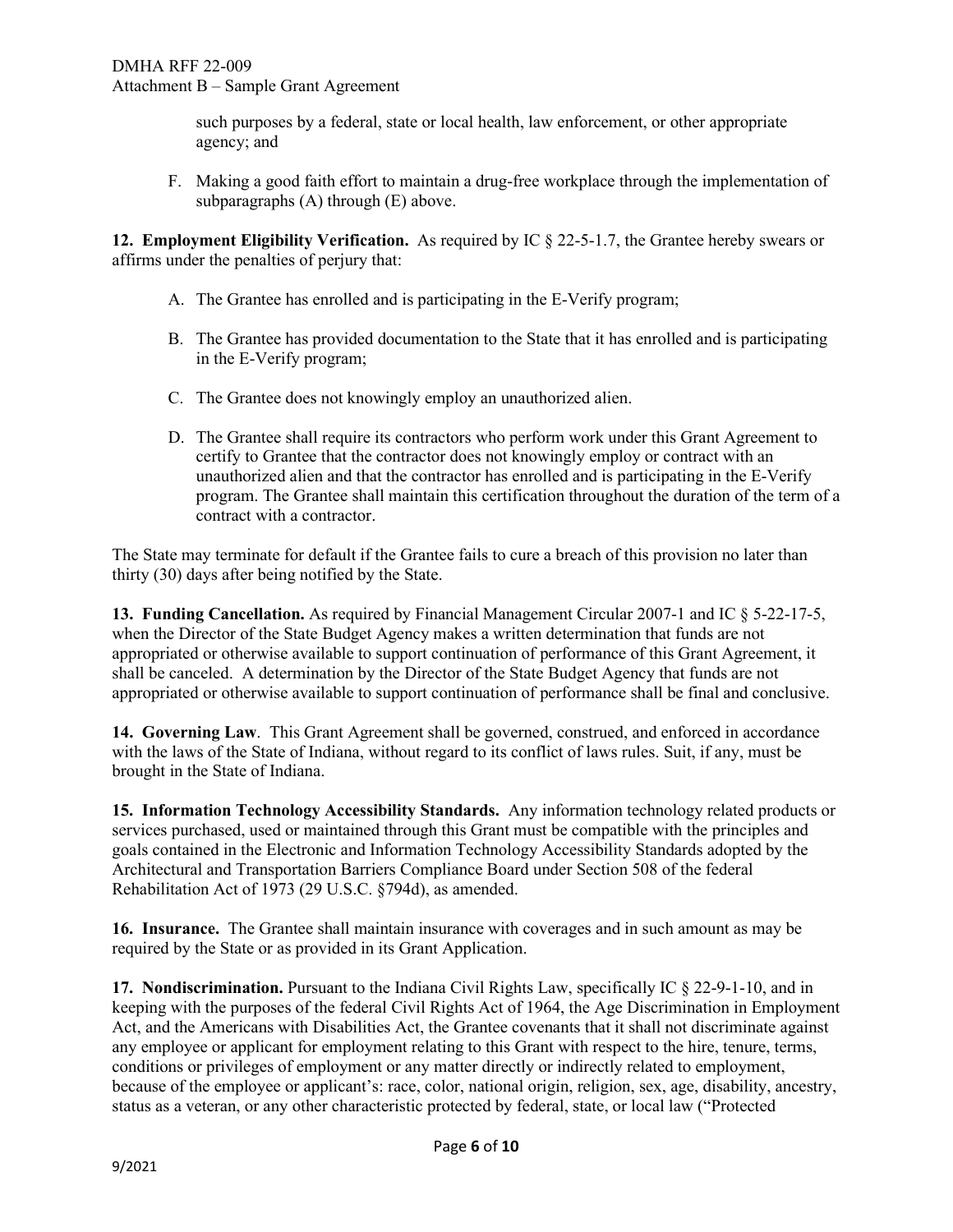services Characteristics"). Furthermore, Grantee certifies compliance with applicable federal laws, regulations, and executive orders prohibiting discrimination based on the Protected Characteristics in the provision of

The Grantee understands that the State is a recipient of federal funds, and therefore, where applicable, Grantee and any subcontractors shall comply with requisite affirmative action requirements, including reporting, pursuant to 41 CFR Chapter 60, as amended, and Section 202 of Executive Order 11246 as amended by Executive Order 13672.

 **18. Notice to Parties**. Whenever any notice, statement or other communication is required under this Grant, it will be sent by E-mail or first-class U.S. mail service to the following addresses, unless otherwise specifically advised.

A. Notices to the State shall be sent to:

| E-mail: |  |  |  |
|---------|--|--|--|
|         |  |  |  |

B. Notices to the Grantee shall be sent to:

| E-mail: |  |  |  |
|---------|--|--|--|

 $\mathcal{L}_\text{max}$  , and the set of the set of the set of the set of the set of the set of the set of the set of the set of the set of the set of the set of the set of the set of the set of the set of the set of the set of the

As required by IC § 4-13-2-14.8, payments to the Grantee shall be made via electronic funds transfer in accordance with instructions filed by the Grantee with the Indiana Auditor of State.

 **19. Order of Precedence; Incorporation by Reference.** Any inconsistency or ambiguity in this Grant applicable federal or state law, including those identified in paragraph 24, below, (2) this Grant Agreement, (3) Exhibits prepared by the State, (4) Invitation to Apply for Grant; (5) the Grant Agreement shall be resolved by giving precedence in the following order: (1) requirements imposed by Application; and (6) Exhibits prepared by Grantee. All of the foregoing are incorporated fully herein by reference.

 **20. Public Record.** The Grantee acknowledges that the State will not treat this Grant as containing Executive Order 05-07 and IC § 5-14-3.5-2. Use by the public of the information contained in this Grant confidential information and the State will post this Grant on the transparency portal as required by shall not be considered an act of the State.

# **21. Termination for Breach.**

 A. Failure to complete the Project and expend State, local and/or private funds in accordance with this Grant Agreement may be considered a material breach, and shall entitle the State to suspend grant payments, and to suspend the Grantee's participation in State grant programs until such time as all material breaches are cured to the State's satisfaction.

 may be deemed a breach. The Grantee explicitly covenants that it shall promptly repay to the State all funds not spent in conformance with this Grant Agreement. B. The expenditure of State or federal funds other than in conformance with the Project or the Budget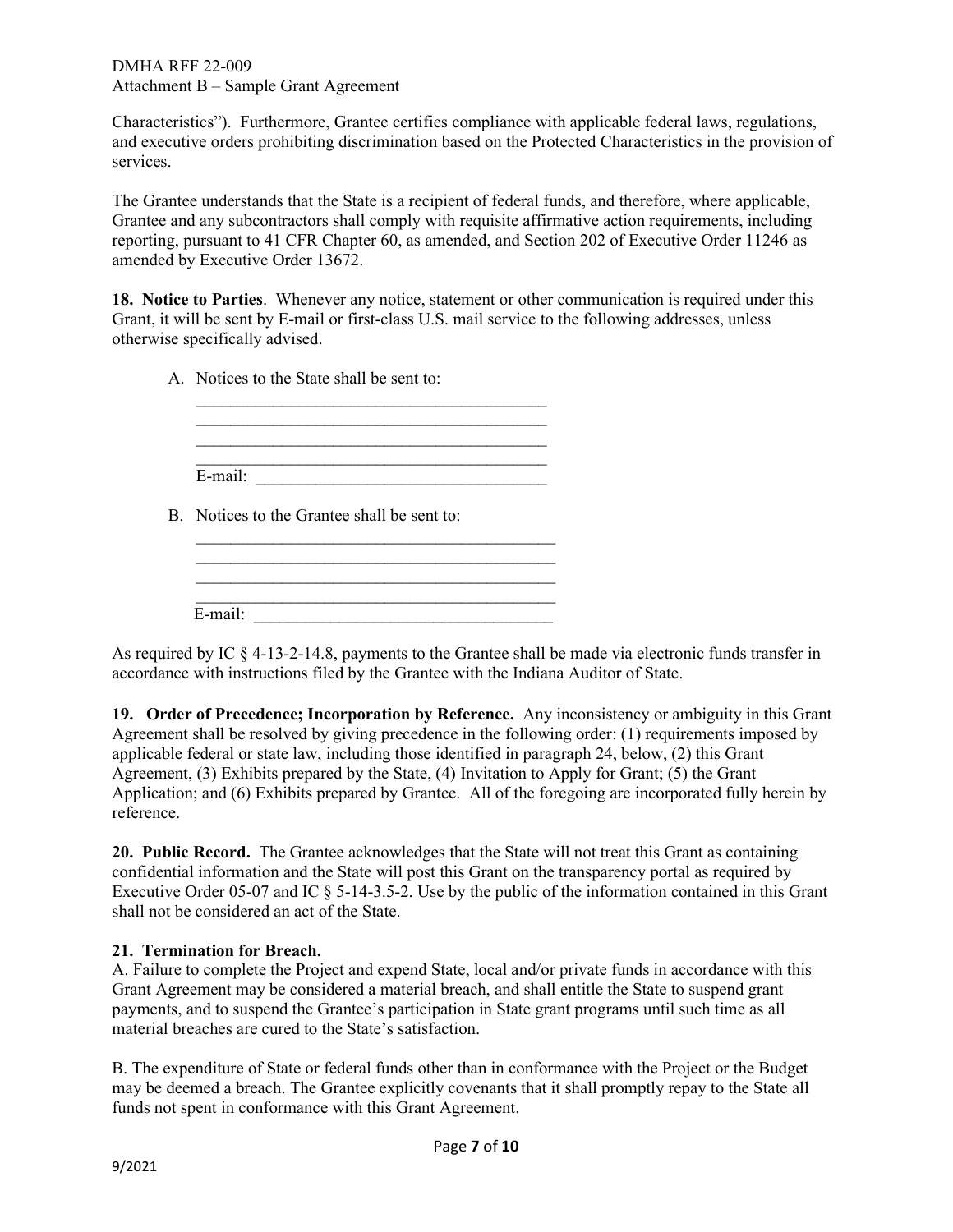$\overline{\phantom{a}}$  , we can assume that the contract of the contract of  $\overline{\phantom{a}}$ 

 effected by delivery to the Grantee of a Termination Notice, specifying the extent to which such done prior to the effective date of termination. The State will not be liable for work on the Project performed after the effective date of termination. In no case shall total payment made to the Grantee **22. Termination for Convenience.** Unless prohibited by a statute or regulation relating to the award of the Grant, this Grant Agreement may be terminated, in whole or in part, by the State whenever, for any reason, the State determines that such termination is in the best interest of the State. Termination shall be termination becomes effective. The Grantee shall be compensated for completion of the Project properly exceed the original grant.

**23. Travel.** No expenses for travel will be reimbursed unless specifically authorized by this Grant.

 **24. Federal and State Third-Party Contract Provisions.** If part of this Grant involves the payment of federal funds, the Grantee and, if applicable, its contractors shall comply with the federal provisions attached as **Exhibit(s)** \_\_\_\_\_\_\_\_\_\_\_ and incorporated fully herein.

 **of the Parties.** The State acknowledges and agrees that because of the unique nature of State Educational Conditions for Grants are specific to the department or unit of the State Educational Institution. The existence or status of any one contract or grant between the State and the State Educational Institution shall have no impact on the execution or performance of any other contract or grant and shall not form the basis for termination of any other contract or grant by either party. **25. Provision Applicable to Grants with tax-funded State Educational Institutions: "Separateness"**  Institutions, the duties and responsibilities of the State Educational Institution in these Standard

 **26. State Boilerplate Affirmation Clause.** I swear or affirm under the penalties of perjury that I have not altered, modified, changed or deleted the State's standard contract clauses (as contained in the *2021*  OAG/ IDOA *Professional Services Contract Manual* or the *2021 SCM Template*) in any way except as follows:

## **Non-Collusion, Acceptance**

 The undersigned attests, subject to the penalties for perjury, that the undersigned is the Grantee, or that the undersigned is the properly authorized representative, agent, member or officer of the Grantee. Further, to the undersigned's knowledge, neither the undersigned nor any other member, offered any sum of money or other consideration for the execution of this Grant Agreement other than that which appears upon the face hereof. **Furthermore, if the undersigned has knowledge that a state officer, employee, or special state appointee, as those terms are defined in IC § 4-2-6-1, has a financial interest in the Grant, the Grantee attests to compliance with the disclosure requirements**  employee, representative, agent or officer of the Grantee, directly or indirectly, has entered into or been **in IC § 4-2-6-10.5.** 

## **Agreement to Use Electronic Signatures**

 I agree, and it is my intent, to sign this Contract by accessing State of Indiana Supplier Portal using the understand that my signing and submitting this Contract in this fashion is the legal equivalent of having that by electronically signing and submitting this Contract in this fashion I am affirming to the truth of the information contained therein. I understand that this Contract will not become binding on the State until secure password assigned to me and by electronically submitting this Contract to the State of Indiana. I placed my handwritten signature on the submitted Contract and this affirmation. I understand and agree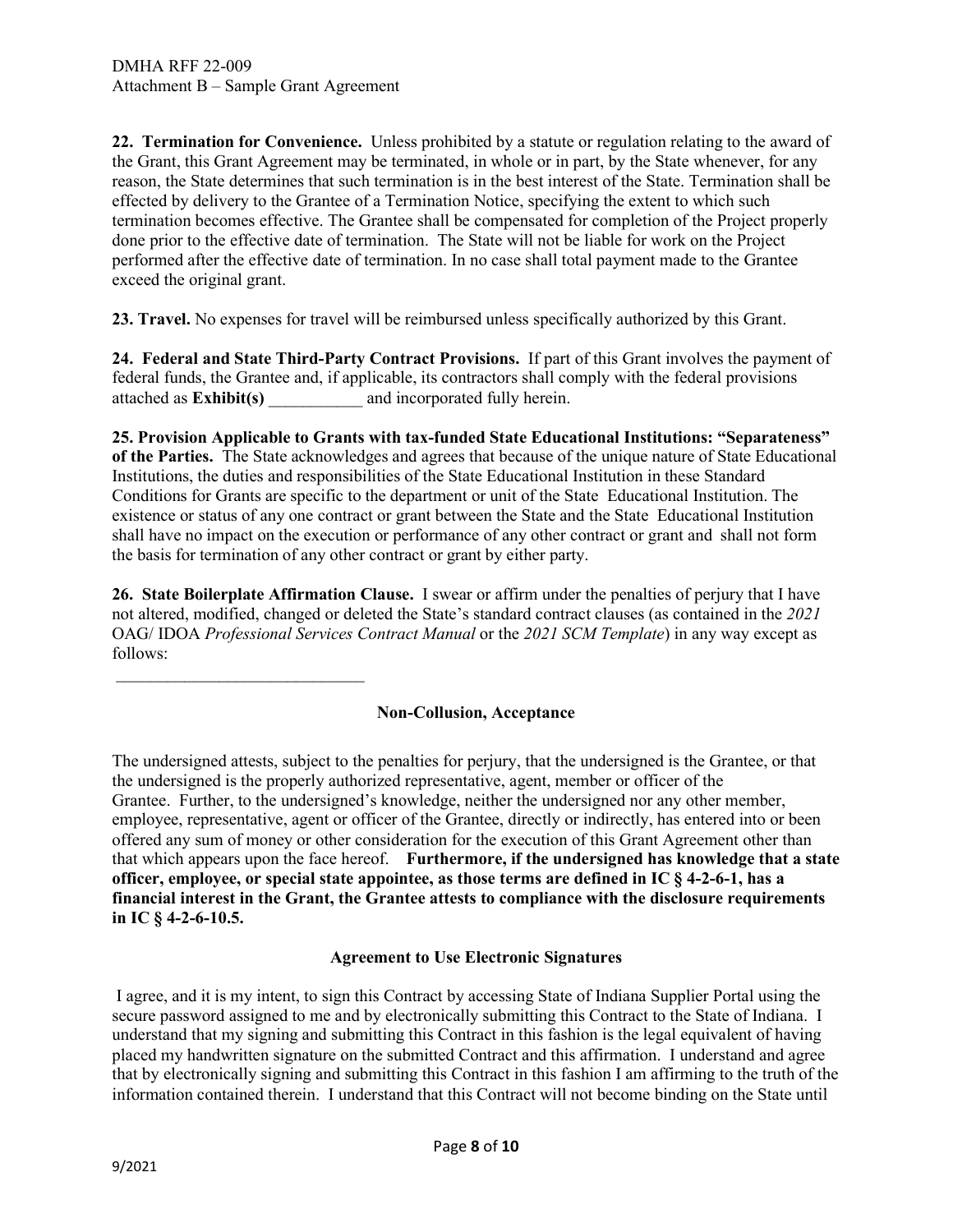it has been approved by the Department of Administration, the State Budget Agency, and the Office of the Attorney General, which approvals will be posted on the Active Contracts Database: [https://fs.gmis.in.gov/psp/guest/SUPPLIER/ERP/c/SOI\\_CUSTOM\\_APPS.SOI\\_PUBLIC\\_CNTRCTS.GBL?](https://fs.gmis.in.gov/psp/guest/SUPPLIER/ERP/c/SOI_CUSTOM_APPS.SOI_PUBLIC_CNTRCTS.GBL)

 entered into this Grant Agreement. The parties, having read and understood the foregoing terms of this Grant Agreement, do by their respective signatures dated below agree to the terms thereof. **In Witness Whereof**, the Grantee and the State have, through their duly authorized representatives,

| [Grantee]                                                                                                                                                                                                                                                                                                                                                                                                              | [Indiana Agency]                                                        |      |
|------------------------------------------------------------------------------------------------------------------------------------------------------------------------------------------------------------------------------------------------------------------------------------------------------------------------------------------------------------------------------------------------------------------------|-------------------------------------------------------------------------|------|
| By: $\qquad \qquad$                                                                                                                                                                                                                                                                                                                                                                                                    | By: $\qquad \qquad$                                                     |      |
| Name and Title, Printed                                                                                                                                                                                                                                                                                                                                                                                                | the control of the control of the control of<br>Name and Title, Printed |      |
| <b>Approved by:</b><br>Indiana Department of Administration                                                                                                                                                                                                                                                                                                                                                            | Approved by:<br><b>State Budget Agency</b>                              |      |
|                                                                                                                                                                                                                                                                                                                                                                                                                        | By: Zachary Q. Jackson, Director                                        | for) |
|                                                                                                                                                                                                                                                                                                                                                                                                                        | Date:                                                                   |      |
| <b>APPROVED as to Form and Legality:</b><br>Office of the Attorney General                                                                                                                                                                                                                                                                                                                                             |                                                                         |      |
| $f(\text{for})$<br>Theodore E. Rokita, Attorney General                                                                                                                                                                                                                                                                                                                                                                |                                                                         |      |
|                                                                                                                                                                                                                                                                                                                                                                                                                        |                                                                         |      |
| Approved by:<br>Indiana Office of Technology                                                                                                                                                                                                                                                                                                                                                                           |                                                                         |      |
| By: [for ]<br>Tracy E. Barnes, Chief Information Officer                                                                                                                                                                                                                                                                                                                                                               |                                                                         |      |
| Date: $\frac{1}{\sqrt{1-\frac{1}{2}}}\left\{ \frac{1}{2}, \frac{1}{2}, \frac{1}{2}, \frac{1}{2}, \frac{1}{2}, \frac{1}{2}, \frac{1}{2}, \frac{1}{2}, \frac{1}{2}, \frac{1}{2}, \frac{1}{2}, \frac{1}{2}, \frac{1}{2}, \frac{1}{2}, \frac{1}{2}, \frac{1}{2}, \frac{1}{2}, \frac{1}{2}, \frac{1}{2}, \frac{1}{2}, \frac{1}{2}, \frac{1}{2}, \frac{1}{2}, \frac{1}{2}, \frac{1}{2}, \frac{1}{2}, \frac{1}{2}, \frac{1}{$ |                                                                         |      |